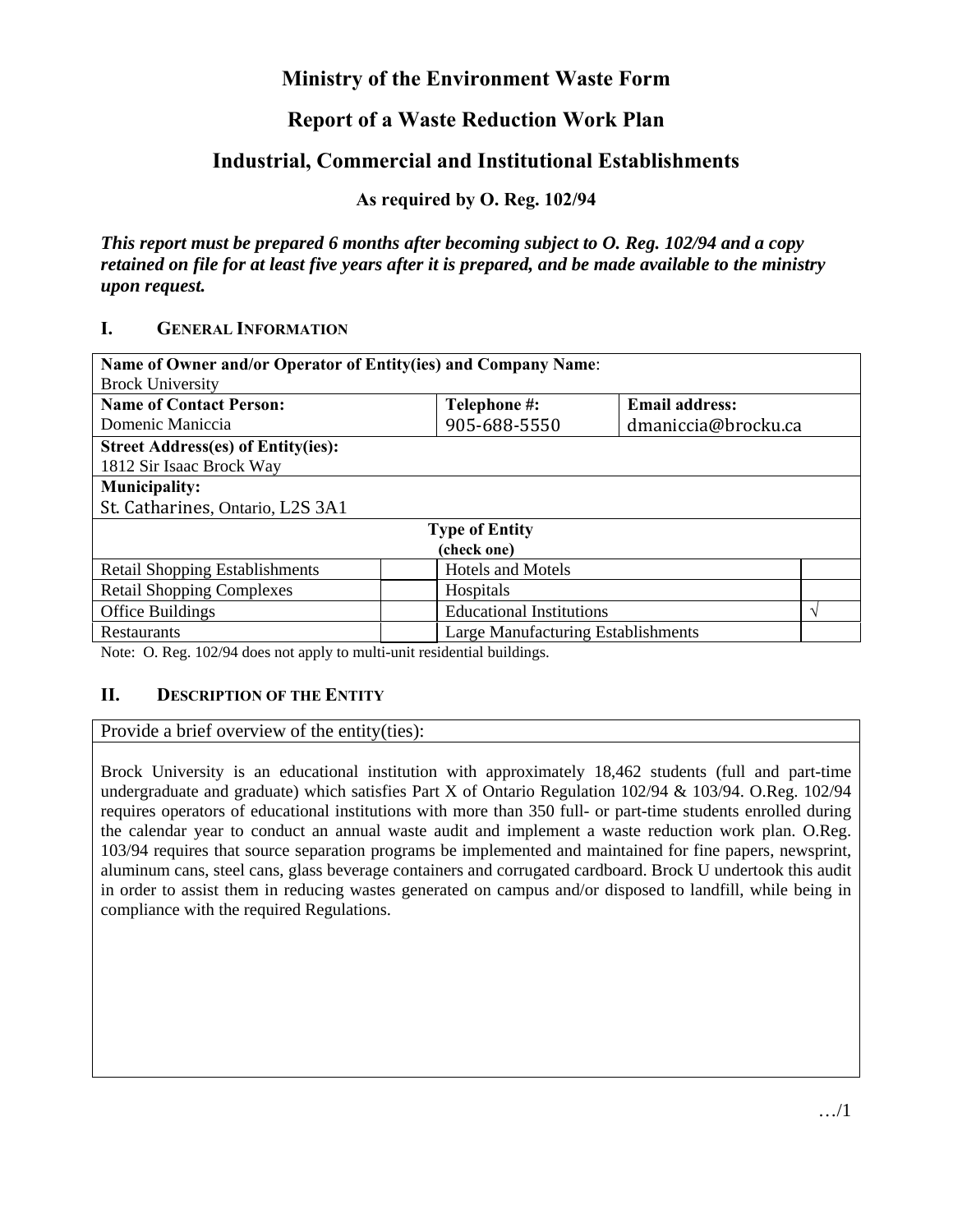## **III. PLANS TO REDUCE, REUSE AND RECYCLE WASTE**

For each category of waste described in Part V of "Report of a Waste Audit" (on which this plan is based), explain what your plans are to Reduce, Reuse and Recycle the waste, including: 1) how the waste will be source separated at the establishment, and 2) the programs to reduce, reuse and recycle all source separated waste.

| <b>Waste Category</b><br>(as stated in Part V<br>of your "Report of a<br>Waste Audit")                                               | <b>Source Separation and 3Rs Program</b>                                                                                                                                                                                                                                                                                                                                                                                                                                                                                                                                                                                                                                                                                                                                                                                                                                                                                                                                                                                                                                                                                                                                                                                                          |
|--------------------------------------------------------------------------------------------------------------------------------------|---------------------------------------------------------------------------------------------------------------------------------------------------------------------------------------------------------------------------------------------------------------------------------------------------------------------------------------------------------------------------------------------------------------------------------------------------------------------------------------------------------------------------------------------------------------------------------------------------------------------------------------------------------------------------------------------------------------------------------------------------------------------------------------------------------------------------------------------------------------------------------------------------------------------------------------------------------------------------------------------------------------------------------------------------------------------------------------------------------------------------------------------------------------------------------------------------------------------------------------------------|
| Cardboard                                                                                                                            | "Cardboard 3Rs Program"<br>Reduce: Suppliers will be encouraged to make use of reusable containers for the shipment of<br>supplies to Brock University.<br>Reuse: Cardboard boxes will be reused for shipments when appropriate.<br>Recycle: Staff/Students will be reminded of the existing program. Cleaners will be trained on<br>where to dispose of waste correctly.                                                                                                                                                                                                                                                                                                                                                                                                                                                                                                                                                                                                                                                                                                                                                                                                                                                                         |
| Mixed<br>Containers/<br>Plastics (PET,<br>HDPE, LDPE,<br>PP, PS,<br>Aluminum, Steel,<br>Glass, Aseptic)                              | "Mixed Container/Plastics 3Rs Program"<br>Reduce: Staff/Students will be encouraged to bring reusable containers food/beverage<br>containers for lunch and breaks. Brock University will encourage suppliers to reduce the<br>amount of polystyrene used to transport supplies. Brock University will encourage suppliers<br>to reduce the amount of plastic film and wrapping materials used to transport supplies.<br>Brock U added eleven new water bottle refilling stations on campus, bringing the total to 20<br>water bottle refilling stations. These stations helped the university reduce the amount of<br>plastic water bottles used on campus.<br>Reuse: Staff/Students will be encouraged to reuse plastic crates and totes wherever possible.<br>Recycle: Staff/Students will be provided with recycling bins in high waste generating areas<br>and food service areas for mixed containers/plastics. Staff/Students will be encouraged to<br>place mixed containers/plastics in appropriate recycling bins with appropriate signage<br>affixed to the receptacle. Receptacles will be emptied on a regular basis before they become<br>full into large roll away bins for collection by Niagara Recycling on a weekly basis.      |
| <b>Mixed Papers</b><br>(Fine Paper,<br>newsprint,<br>boxboard,<br>magazines,<br>molded papers,<br>kraft, catalogues,<br>flyers, etc) | "Mixed Paper 3Rs Program"<br>Reduce: Staff/Students will be encouraged to print on both sides of each piece of paper as<br>well as not print when it is unnecessary. Staff/Students will be encouraged to take reading<br>materials home with them after they are finished with them. Staff and students will be sent,<br>via email, news sources that are available online opposed to purchasing paper copies of<br>news.<br>Reuse: Discarded paper with print only on one side will be used for note pads/scrap paper.<br>Staff/Students will be encouraged to leave newspapers they are finished reading in common<br>areas for others to read. Textbooks collected for donations.<br>Recycle: Staff/Students will be provided with instructions via email. Receptacles will be<br>provided in each office, classroom and high waste generating areas. Staff/Students will be<br>encouraged to place newsprint, fine paper, boxboard, magazines, molded papers, etc in<br>appropriate recycling receptacles. Staff/Students will empty receptacles into centralized<br>containers. Custodial Staff/Students will empty centralized containers into bulk container in<br>designated area for collection by Niagara Recycling on a weekly basis. |
| Confidential<br>Papers                                                                                                               | "Confidential Paper 3Rs Program"<br>Reduce: None.<br>Reuse: None.<br>Recycle: Staff/Students will be reminded of the existing program. Receptacles will be provided<br>in each designated office area as required. Staff/Students will be encouraged to place all<br>confidential paper in the designated consoles. Contactor will empty consoles appropriately<br>for shredding and recycling as required.                                                                                                                                                                                                                                                                                                                                                                                                                                                                                                                                                                                                                                                                                                                                                                                                                                       |
| Paper Towels                                                                                                                         | "Hand Dryer 3Rs Program"<br>Reduce: Replace paper towels in washrooms with hand dryers. Reusable towels will be<br>encouraged for the classrooms and offices when it does not pose a health risk.<br>Reuse: None.<br>Recycle: Staff/students will be encouraged to place paper towels in the organics collection<br>bins.                                                                                                                                                                                                                                                                                                                                                                                                                                                                                                                                                                                                                                                                                                                                                                                                                                                                                                                         |
| <b>Scrap Metals</b>                                                                                                                  | "Scrap Metals 3Rs Program"<br>Reduce: Brock University will investigate through metal optimization study to insure steel is                                                                                                                                                                                                                                                                                                                                                                                                                                                                                                                                                                                                                                                                                                                                                                                                                                                                                                                                                                                                                                                                                                                       |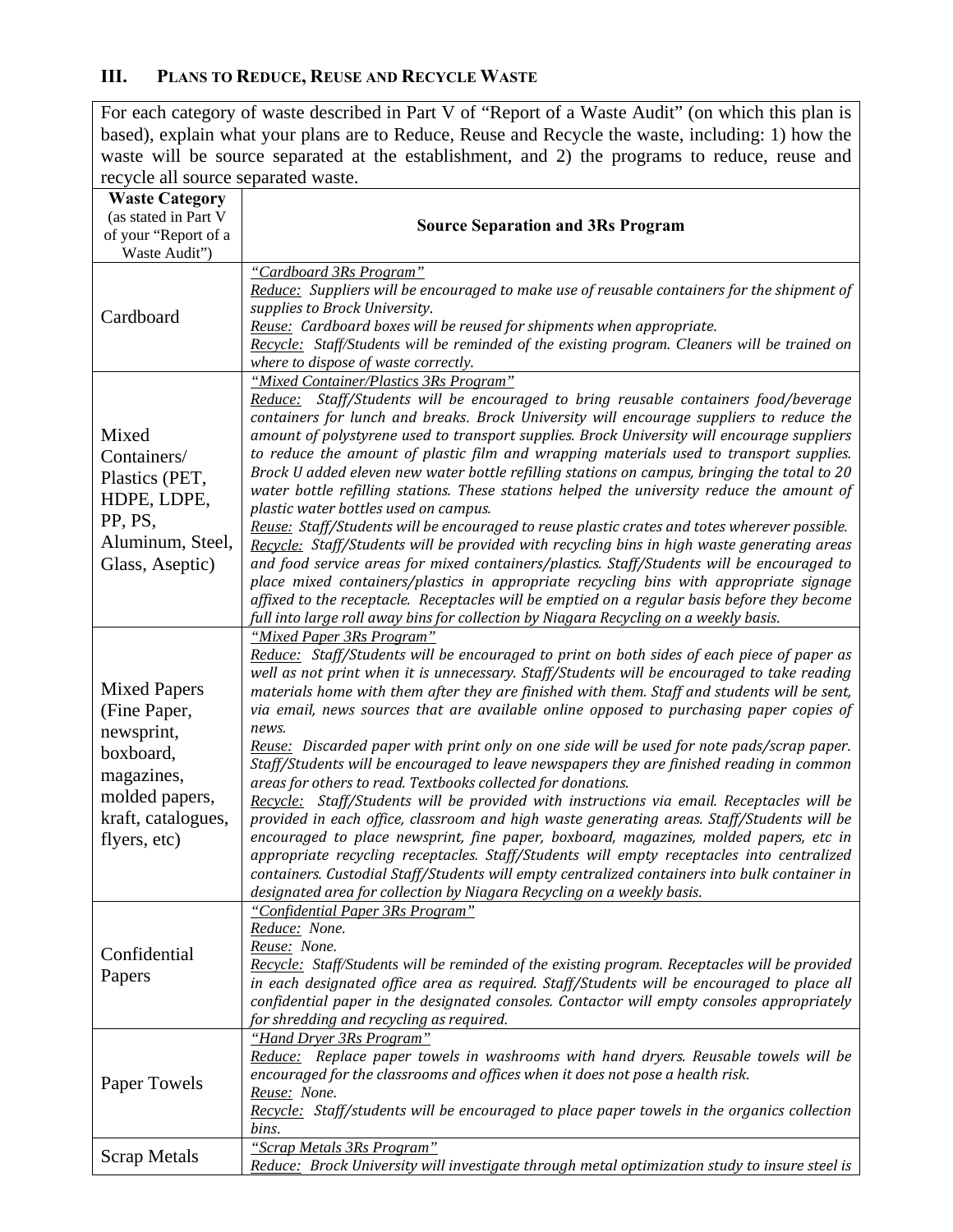|                       | used with as little scrap generated as possible.                                                                                                                                                                                                                                                                                                                                                                                                                                |
|-----------------------|---------------------------------------------------------------------------------------------------------------------------------------------------------------------------------------------------------------------------------------------------------------------------------------------------------------------------------------------------------------------------------------------------------------------------------------------------------------------------------|
|                       | Reuse: None.                                                                                                                                                                                                                                                                                                                                                                                                                                                                    |
|                       | Recycle: Staff will be reminded of the existing program. Scrap conveyor system will be<br>maintained and Service Provider will collect scrap metals for recycling.                                                                                                                                                                                                                                                                                                              |
|                       | "Organics 3Rs Program"                                                                                                                                                                                                                                                                                                                                                                                                                                                          |
| Organics              | Reduce: Students will be encouraged to bring uneaten food items home after lunch breaks or<br>uneaten. Non-perishable food items can be donated to a local food drive.<br>Reuse: Staff/Students provided with reusable china in some food service areas.<br>Recycle: Staff/Students will be continually reminded of the existing program. Kitchen staff &<br>cleaners trained on where to dispose of waste correctly. Additional bins added to the university                   |
|                       | food service areas to capture organic materials. Signs improved relating to organics program<br>to assist staff/students in sorting organic stream correctly. Selling of disposable food containers<br>discouraged on campus, and if sold, containers should be compostable. Updated organics<br>handouts for staff/student education/training program. Training of food service staff regarding<br>improvements to organics program. Pulping unit installed at main cafeteria. |
|                       | "Coffee Cups 3Rs Program"<br>Reduce: Staff/Students will be encouraged to use reusable coffee mugs and water bottles.<br>Reuse: None.                                                                                                                                                                                                                                                                                                                                           |
| Coffee Cups           | Recycle: Staff/Students will be reminded of the existing program. Staff/students will be<br>encouraged to place Coffee/Drink Cups in a separate bin if Brock University can find a<br>feasible program to recycle/compost the coffee and drink cups.                                                                                                                                                                                                                            |
|                       | "Oil & Grease 3Rs Program"                                                                                                                                                                                                                                                                                                                                                                                                                                                      |
| Oil & Grease          | Reduce: None.                                                                                                                                                                                                                                                                                                                                                                                                                                                                   |
|                       | Reuse: None.<br>Recycle: Staff/Students will be reminded of the existing program.                                                                                                                                                                                                                                                                                                                                                                                               |
|                       | "3 B's 3Rs Program"                                                                                                                                                                                                                                                                                                                                                                                                                                                             |
| B's<br>3<br>(Bulbs,   | Reduce: None.                                                                                                                                                                                                                                                                                                                                                                                                                                                                   |
| Ballasts,             | Reuse: None.                                                                                                                                                                                                                                                                                                                                                                                                                                                                    |
| Batteries)            | Recycle: Staff/Students will be reminded of the existing program.                                                                                                                                                                                                                                                                                                                                                                                                               |
|                       | "eWaste 3Rs Program"                                                                                                                                                                                                                                                                                                                                                                                                                                                            |
| eWaste                | Reduce: None.<br>Reuse: Staff/students will be encouraged to reuse/donate electronic wastes if possible<br>Recycle: Staff/Students will be reminded of the existing program. Program to be expanded<br>campus wide. IT Department to continue collecting for proper recycling of waste materials.                                                                                                                                                                               |
|                       | Collection program during residence move-out week to be continued.<br>"Yard Wastes 3Rs Program"                                                                                                                                                                                                                                                                                                                                                                                 |
|                       | Reduce: None.<br>Reuse: None.                                                                                                                                                                                                                                                                                                                                                                                                                                                   |
| <b>Yard Wastes</b>    | Recycle: Staff will be reminded of the existing program. Grass clippings to be left after<br>mowing. Trimmings to be mulched and/or recycled//composted off-site via contractor. Saw dust<br>from wood shop dust collector to be used in mulch.                                                                                                                                                                                                                                 |
|                       | "Wood Pallets 3Rs Program"                                                                                                                                                                                                                                                                                                                                                                                                                                                      |
| Wood                  | Reduce: Staff to monitor use of Pallet to eliminate/reduce broken pallets.                                                                                                                                                                                                                                                                                                                                                                                                      |
| Pallets/Scrap         | Reuse: Staff will be reminded of the existing program. Staff/Students will be encouraged to<br>use scrap wood before new wood is purchased for use at the University.                                                                                                                                                                                                                                                                                                           |
| Woods                 | Recycle: Staff will be reminded of sawdust recycling program relating to wood shop dust<br>collector. Broken Pallets to be recovered and reused when possible.                                                                                                                                                                                                                                                                                                                  |
|                       | "Printer Toners 3Rs Program"<br>Reduce: None.                                                                                                                                                                                                                                                                                                                                                                                                                                   |
| <b>Printer Toners</b> | Reuse: Staff/Students will be reminded of the existing program. IT Department to continue<br>collecting for proper handling of waste materials. Students will be encouraged to return printer<br>cartridges to suppliers/retailers who offer return programs (such as Staples).<br>Recycle: None.                                                                                                                                                                               |
|                       | "Glove & Rag 3Rs Program"                                                                                                                                                                                                                                                                                                                                                                                                                                                       |
| Clothing/Textiles     | Reduce: Staff/Students will be encouraged to use gloves for multiple tasks before placing in<br>the reuse receptacles.<br>Reuse: Staff/Students will be encouraged to re-use gloves and cleaning cloths for multiple                                                                                                                                                                                                                                                            |
|                       | tasks before disposing.<br>Recycle: None.                                                                                                                                                                                                                                                                                                                                                                                                                                       |
| <b>Used Furniture</b> | "Used Furniture 3Rs Program"                                                                                                                                                                                                                                                                                                                                                                                                                                                    |
|                       |                                                                                                                                                                                                                                                                                                                                                                                                                                                                                 |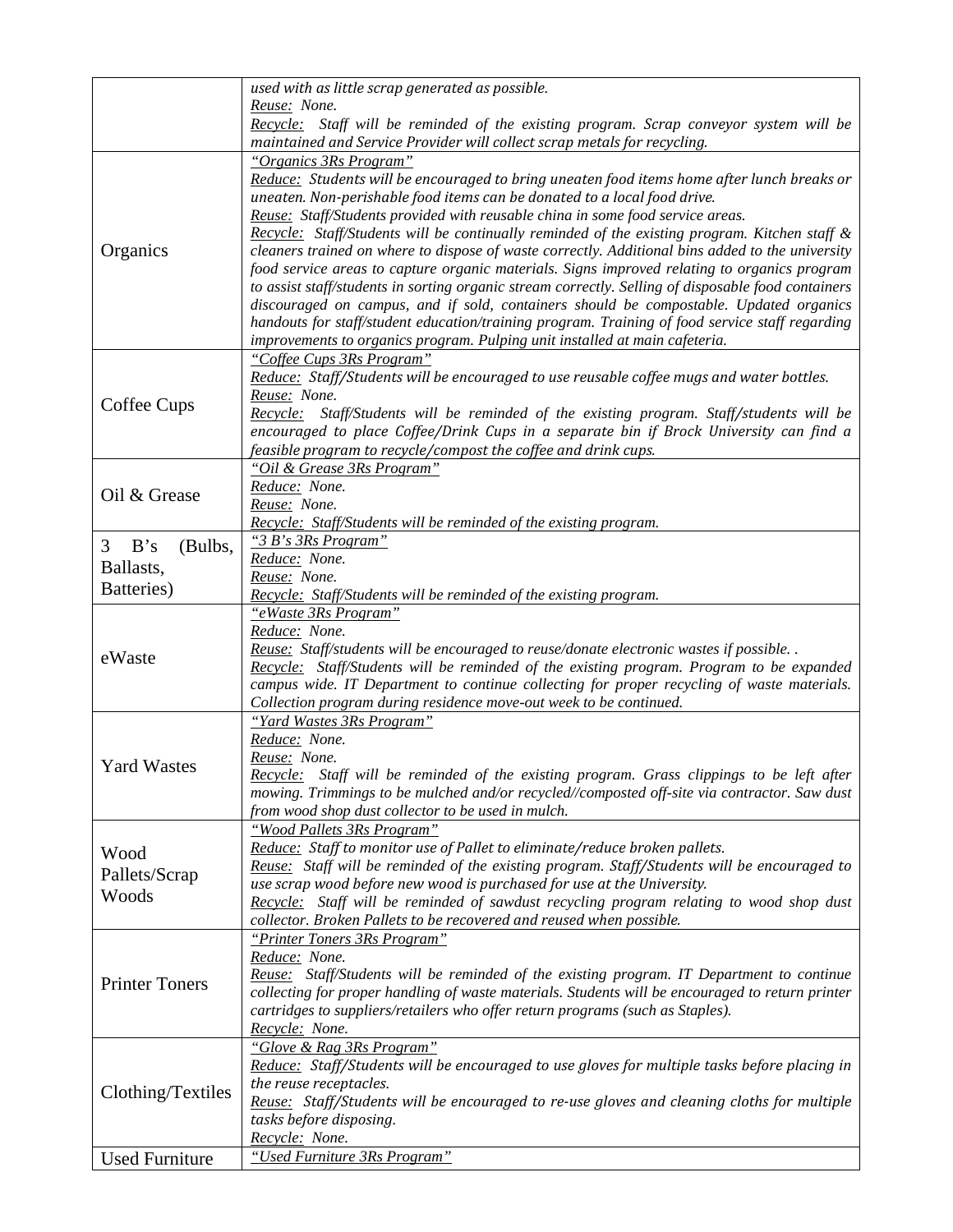| Reduce: None.                                                                          |
|----------------------------------------------------------------------------------------|
| Reuse: Staff/Students will be reminded of the existing program. Staff/Students will be |
| encouraged to reuse used furniture before new furniture is purchased for use at the    |
| University                                                                             |
| Recycle: None.                                                                         |

## **IV. RESPONSIBILITY FOR IMPLEMENTING THE WASTE REDUCTION WORK PLAN**

Identify who is responsible for implementing the Waste Reduction Work Plan at your entity(ies). If more than one person is responsible for implementation, identify each person who is responsible and indicate the part of the Waste Reduction Work Plan that each person is responsible for implementing.

| <b>Name of Person</b> | <b>Responsibility</b>               | Telephone #  |
|-----------------------|-------------------------------------|--------------|
| Domenic Maniccia      | All recycling programs*             | 905-688-5550 |
|                       | (or will direct question/comment to |              |
|                       | appropriate person)                 |              |
|                       |                                     |              |

.../2

#### **V. TIMETABLE FOR IMPLEMENTING WASTE REDUCTION WORK PLAN**

Provide a timetable indicating when each Source Separation and 3Rs program of the Waste Reduction Work Plan will be implemented.

| <b>Source Separation</b><br>and 3Rs Program | <b>Schedule for Completion</b>                                                                                                                                                                                                                                                                                                                                                                                                                             |
|---------------------------------------------|------------------------------------------------------------------------------------------------------------------------------------------------------------------------------------------------------------------------------------------------------------------------------------------------------------------------------------------------------------------------------------------------------------------------------------------------------------|
| Cardboard                                   | 3Rs Program currently in place. Continual improvement to signage and additional<br>promotional campaigns to be considered. Review operational improvements (Replace<br>baler with compactor)                                                                                                                                                                                                                                                               |
| Mixed<br><b>Containers/Plastics</b>         | 3Rs Program currently in place. Continual improvement to signage and additional<br>promotional campaigns to be considered. Single stream program implemented at<br>Village Residences.                                                                                                                                                                                                                                                                     |
| <b>Mixed Papers</b>                         | 3Rs Program currently in place. Continual improvement to signage and additional<br>promotional campaigns to be considered. Single stream program implemented at<br>Village Residences.                                                                                                                                                                                                                                                                     |
| <b>Confidential Papers</b>                  | 3Rs Program currently in place. Continual improvement to signage and additional<br>promotional campaigns to be considered.                                                                                                                                                                                                                                                                                                                                 |
| <b>Scrap Metals</b>                         | 3Rs Program currently in place. Continual improvement to signage and additional<br>promotional campaigns to be considered.                                                                                                                                                                                                                                                                                                                                 |
| Organics                                    | 3Rs Program currently in place. Continual improvement to signage and additional<br>promotional campaigns to be considered. Additional organics bins to be purchased<br>and installed in high traffic areas, as well as kitchenettes in office areas. Instructions to<br>staff and students regarding expanded 3Rs program to occur in advance of program<br>implementation.                                                                                |
| Coffee Cups                                 | 3Rs Program currently in place. Additional recycle bins dedicated to coffee cups to be<br>purchased and placed in high traffic areas, office areas, and outdoor bins. Continual<br>improvement of existing program regarding signage and additional promotional<br>campaigns to be considered to increase capture rate of material. Instructions to staff<br>and students regarding expanded 3Rs program to occur in advance of program<br>implementation. |
| Oil & Grease                                | 3Rs Program currently in place. Continual improvement to signage and additional<br>promotional campaigns to be considered.                                                                                                                                                                                                                                                                                                                                 |
| 3 B's (Bulbs, Ballasts,<br>Batteries)       | 3Rs Program currently in place. Continual improvement to signage and additional<br>promotional campaigns to be considered.                                                                                                                                                                                                                                                                                                                                 |
| eWaste                                      | 3Rs Program currently in place. Continual improvement to signage and additional<br>promotional campaigns to be considered.                                                                                                                                                                                                                                                                                                                                 |
| <b>Yard Wastes</b>                          | 3Rs Program currently in place. Continual improvement to signage and additional<br>promotional campaigns to be considered.                                                                                                                                                                                                                                                                                                                                 |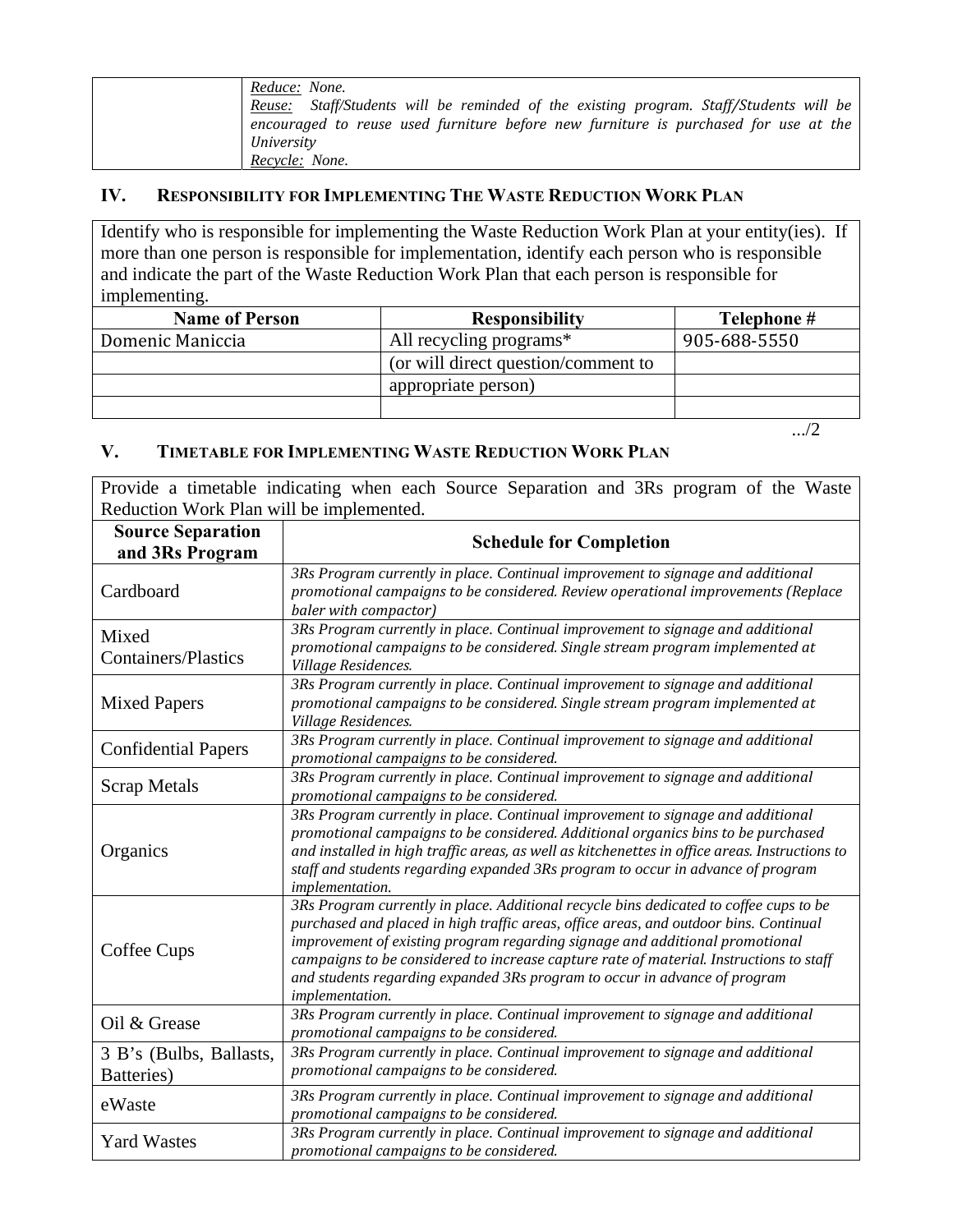| Wood<br>Wood/<br>Scrap<br>Pallets           | 3Rs Program currently in place. Continual improvement to signage and additional<br>promotional campaigns to be considered.                                                                                                                                                                                     |
|---------------------------------------------|----------------------------------------------------------------------------------------------------------------------------------------------------------------------------------------------------------------------------------------------------------------------------------------------------------------|
| <b>Printer Toners</b>                       | 3Rs Program currently in place. Continual improvement to signage and additional<br>promotional campaigns to be considered.                                                                                                                                                                                     |
| <b>Used Furniture</b>                       | 3Rs Program currently in place. Continual improvement to signage and additional<br>promotional campaigns to be considered.                                                                                                                                                                                     |
| <b>Hand Dryer Program</b>                   | Hand Dryer Program is being considered, which would primarily focus on replacing<br>paper towels in washrooms with hand dryers.                                                                                                                                                                                |
| Glove and Rag Reuse<br>Program              | Glove and Rag Reuse Program is being considered.                                                                                                                                                                                                                                                               |
| Lab Glass Recycling<br>Program              | Investigate the feasibility of implementing a recycle program for lab glass in all lab<br>areas on campus. If feasible, appropriate recycle bins to be purchased and installed in<br>lab areas. Instructions to staff and students regarding new 3Rs program to occur in<br>advance of program implementation. |
| <b>Garbage Density Study</b>                | Continue to investigate the actual density of garbage disposed to landfill. Confirm the<br>density of garbage disposed in front-end bins, as well as confirm weights of Central<br>Shipping 8 yd3 compactor.                                                                                                   |
| Mixed Container &<br>Mixed Paper Tote Study | Conduct a study to verify average mixed container and mixed paper tote weights as<br>well to conduct an inventory of bins on-campus. It is recommended that the total<br>number of totes picked-up per week be verified.                                                                                       |
| Organic Tote Study                          | Conduct a study to verify organic tote weights as well to conduct an inventory of all<br>organic totes on-campus. It is recommended that the total number of totes picked-up<br>per week be verified.                                                                                                          |
| Cardboard Bale Study                        | Conduct a study to verify effectiveness of cardboard system. Investigate feasibility of<br>existing baling system, compared to switching to compactor system.                                                                                                                                                  |

## **VI. COMMUNICATION TO STAFF, CUSTOMERS, GUESTS AND VISITORS**

Explain how the Waste Reduction Work Plan will be communicated to employees, customers, tenants, guests/visitors and students:

Explain how the Waste Reduction Work Plan will be communicated to employees, customers, tenants, guests/visitors and students. Sustainability committee will review and develop a workplan to be posted on University's computer bulletin board for staff and students. Additional promotional campaigns will also be considered to target specific audiences for specific programs. Continue to improve educational materials (had-outs, flyers) and signage across campus as required.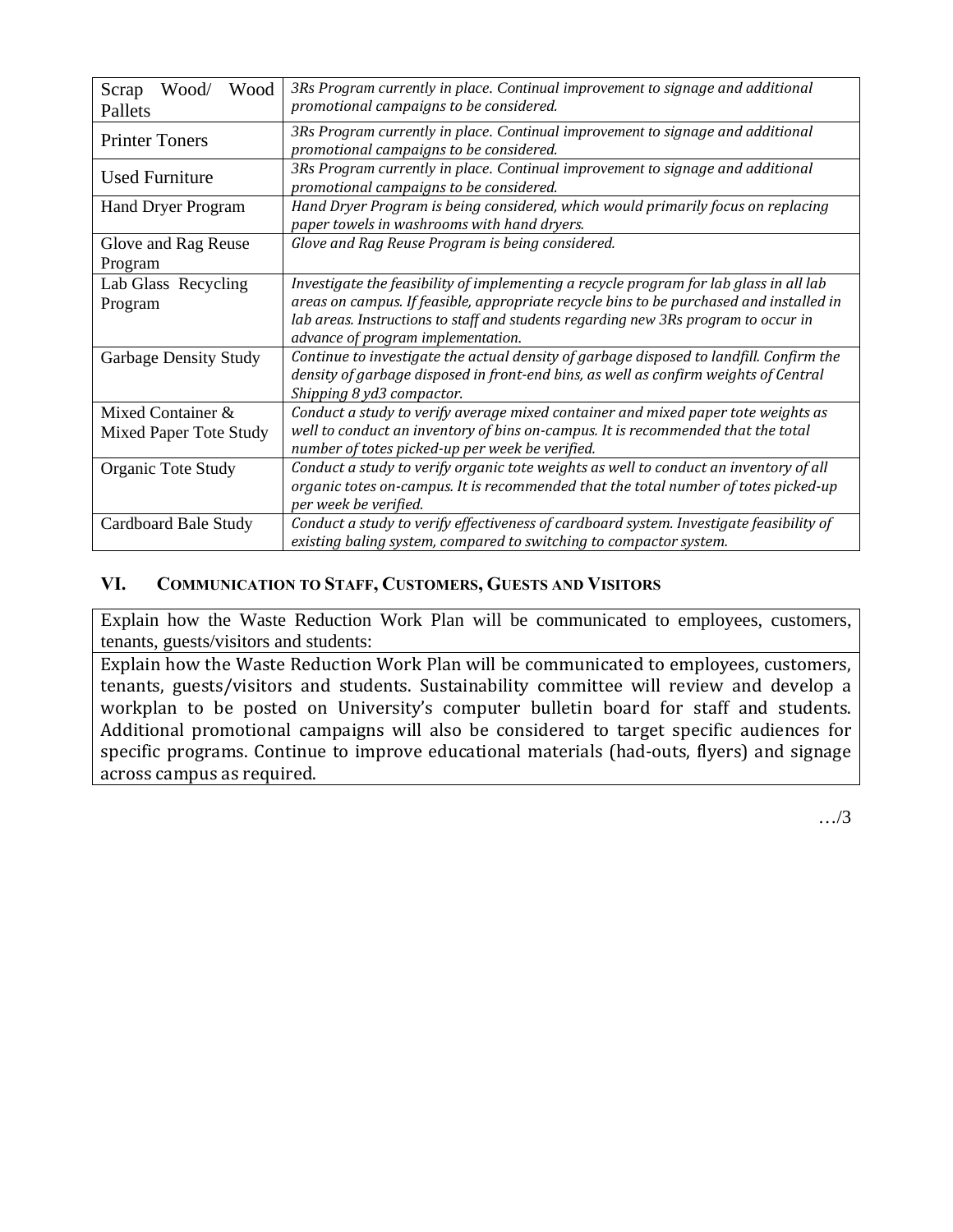| <b>Material</b><br><b>Categories</b><br>(as stated in<br>Part III) | <b>Estimated</b><br><b>Annual Waste</b><br>Produced *<br>(tonnes) | <b>Name of Proposed 3Rs</b><br>Program<br>(as stated in Part III) | <b>Projections to Reduce, Reuse</b><br>or Recycle Waste<br>(tonnes) |              | <b>Estimated Annual</b><br><b>Amount to be</b><br>Diverted **<br>(% ) |           |
|--------------------------------------------------------------------|-------------------------------------------------------------------|-------------------------------------------------------------------|---------------------------------------------------------------------|--------------|-----------------------------------------------------------------------|-----------|
|                                                                    |                                                                   |                                                                   | Reduce                                                              | <b>Reuse</b> | Recycle                                                               |           |
| PET (#1) plastic<br>food and beverage<br>bottles                   | 105.69                                                            | <b>Mixed Container 3Rs</b><br>Program                             | 6.65                                                                | 6.65         | 72.61                                                                 | 75%       |
| <b>HDPE Containers</b>                                             | 13.63                                                             | <b>Mixed Container 3Rs</b><br>Program                             | 0.00                                                                | 0.00         | 8.86                                                                  | 65%       |
| Polypropylene (#5<br>Plastic)                                      | 16.30                                                             | <b>Mixed Container 3Rs</b><br>Program                             | 0.00                                                                | 0.00         | 10.59                                                                 | 65%       |
| Polystyrene (#6<br>Plastic)                                        | 28.56                                                             | <b>Mixed Container 3Rs</b><br>Program                             | 0.00                                                                | 0.00         | 18.56                                                                 | 65%       |
| Aluminum food and<br>beverage cans                                 | 41.64                                                             | <b>Mixed Container 3Rs</b><br>Program                             | 0.00                                                                | 0.00         | 31.23                                                                 | 75%       |
| Steel food and<br>beverage cans                                    | 23.36                                                             | <b>Mixed Container 3Rs</b><br>Program                             | 0.00                                                                | 0.00         | 15.19                                                                 | 65%       |
| Glass food and<br>beverage<br>bottles/jars                         | 59.10                                                             | <b>Mixed Container 3Rs</b><br>Program                             | 0.00                                                                | 46.41        | 6.78                                                                  | 90%       |
| Gable Top/Milk<br>Containers                                       | 62.46                                                             | <b>Mixed Container 3Rs</b><br>Program                             | 0.00                                                                | 0.00         | 54.96                                                                 | 88%       |
| Aseptic / Tetra Paks                                               | 3.90                                                              | <b>Mixed Container 3Rs</b><br>Program                             | 0.00                                                                | 0.00         | 2.54                                                                  | 65%       |
| Fine paper                                                         | 364.27                                                            | Mixed Papers &<br><b>Confidential Paper 3Rs</b><br>Programs       | 0.00                                                                | 0.00         | 320.56                                                                | 88%       |
| Newsprint                                                          | 150.94                                                            | Mixed Paper 3Rs Program                                           | 0.00                                                                | 0.00         | 132.83                                                                | 88%       |
| Boxboard shoe<br>boxes, cereal boxes,<br>etc.                      | 69.35                                                             | Mixed Paper 3Rs Program                                           | 0.00                                                                | 0.00         | 54.10                                                                 | 78%       |
| Glossy magazines,<br>flyers, textbooks                             | 74.75                                                             | Mixed Paper 3Rs Program                                           | 0.00                                                                | 2.28         | 57.52                                                                 | 80%       |
| Corrugated<br>Cardboard                                            | 113.45                                                            | Cardboard 3Rs Program                                             | 0.00                                                                | 0.00         | 96.44                                                                 | 85%       |
| Paper Towels                                                       | 42.80                                                             | No 3Rs Program                                                    | 0.00                                                                | 0.00         | 0.00                                                                  | <b>NA</b> |
| Coffee Cups                                                        | 32.71                                                             | Coffee Cup 3Rs Program                                            | 0.00                                                                | 0.00         | 8.18                                                                  | 25%       |
| Organics                                                           | 550.68                                                            | Organics 3Rs Program                                              | 0.00                                                                | 0.00         | 330.41                                                                | 60%       |
| #2 Plastic (HDPE) -<br>totes, bins, etc                            | 0.00                                                              | <b>Mixed Container 3Rs</b><br>Program                             | 0.00                                                                | 0.00         | 0.00                                                                  | 65%       |
| #3 Plastic (PVC)                                                   | 0.00                                                              | <b>Mixed Container 3Rs</b><br>Program                             | 0.00                                                                | 0.00         | 0.00                                                                  | 65%       |
| #4 Plastic Films<br>(LDPE)                                         | 19.78                                                             | No 3Rs Program                                                    | 0.00                                                                | 0.00         | 0.00                                                                  | <b>NA</b> |
| #6 Plastic Styrofoam                                               | 2.80                                                              | No 3Rs Program                                                    | 0.00                                                                | 0.00         | 0.00                                                                  | <b>NA</b> |
| #7 Other Plastics                                                  | 24.22                                                             | <b>Mixed Container 3Rs</b><br>Program                             | 0.00                                                                | 0.00         | 12.11                                                                 | 50%       |
| <b>Scrap Metal</b>                                                 | 20.49                                                             | Scrap Metals 3Rs<br>Program                                       | 0.00                                                                | 0.00         | 17.62                                                                 | 86%       |
| Scrap Wood/Pallets                                                 | 11.27                                                             | <b>Wood Pallets 3Rs</b><br>Program                                | 0.00                                                                | 8.10         | 0.00                                                                  | 70%       |
| eWastes                                                            | 20.00                                                             | eWaste 3Rs Program                                                | 0.00                                                                | 0.00         | 19.00                                                                 | 95%       |
| <b>Fluorescent Bulbs</b>                                           | 1.28                                                              | Bulbs 3Rs Program                                                 | 0.00                                                                | 0.00         | 1.28                                                                  | 100%      |
| <b>Batteries</b>                                                   | 4.73                                                              | Batteries 3Rs Program                                             | 0.00                                                                | 0.00         | 4.40                                                                  | 93%       |
| <b>Printer Toners</b>                                              | 1.23                                                              | Printer Toners 3Rs<br>Program<br>Oil & Grease 3Rs                 | 0.00                                                                | 1.23         | 0.00                                                                  | 100%      |
| Oil & Grease                                                       | 10.63                                                             | Program                                                           | 0.00                                                                | 0.00         | 10.63                                                                 | 100%      |

# **VII. ESTIMATED WASTE PRODUCED BY MATERIAL TYPE AND THE PROJECTED AMOUNT**